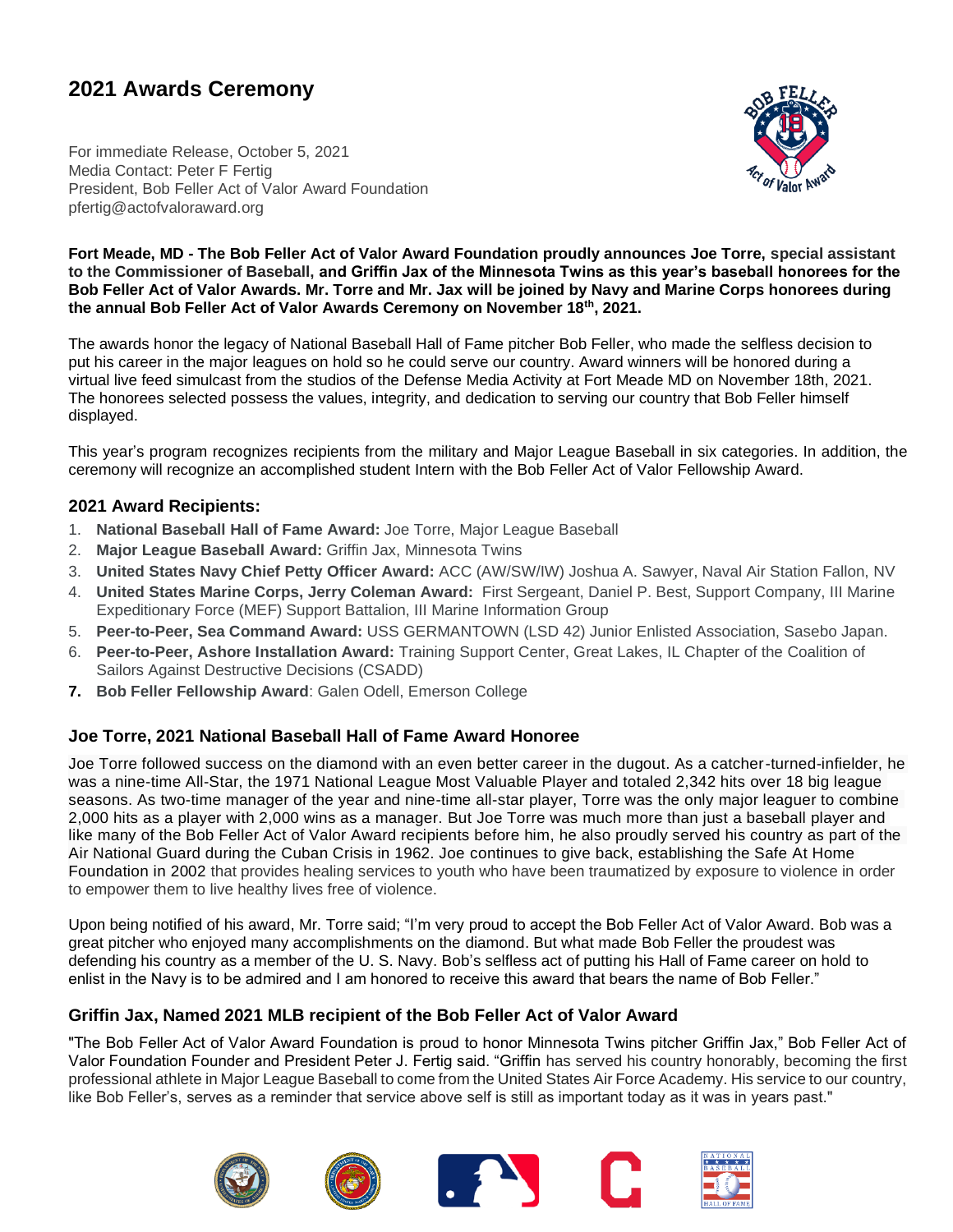Jax embodies the duality of love for baseball and service to the United States that was so crucial to the character of the late Hall-of-Famer Bob Feller. Jax was drafted by the Twins in the third round of the 2016 MLB First-Year Player Draft and, when he made his major league debut on June 8, became the first Air Force Academy graduate to play in the majors. He completed his two-year active-duty commitment in 2019 and maintains the rank of Captain in the Air Force Reserves.

# **Joshua A. Sawyer to receive the U.S. Navy Chief Petty Officer Award**

This year's U.S. Navy Chief Petty Officer honoree **is Air Traffic Controller Chief (AW/SW/SW) Joshua A. Sawyer,** who joined the Navy in August 2003 out of San Bernardino, California and has served with distinction ever since. His tours of duty include USS KITTY HAWK (CV 63); Naval Air Station Lemoore, California; Naval Air Station Whidbey Island, Washington; TACRON ELEVEN, Coronado, California; USS AMERICA (LHA-6); and USS ESSEX (LHD-2). He currently serves at Naval Air Station Fallon, Nevada as the Air Traffic Control Training Chief and Senior Watch Officer.

A committed supporter of his local community, Chief Sawyer's volunteer efforts extend from his own community, to those overseas, from civilians, to retired veterans. Chief Sawyer looks for those in need and works to find a solution. Chief Sawyer promoted community outreach through the local elementary school, volunteering for seasonal and holiday events, as well as a special program that celebrated the children of military personnel. He worked to improve his community by organizing a command wide cleanup of the beaches outside of the naval bases in San Diego. While on deployment, Chief Sawyer sought out community outreach programs when his unit made port calls. This led to events in both Malaysia and Bahrain that not only helped improve the local area, but also helped raise money for the local school's supplies, toys, and sporting equipment. Chief Sawyer's volunteer outreach continued to grow when he worked with his Chief's Mess to raise money in support of the Special Olympics project. Maybe more than just his own investment in communities, Chief Sawyer's desire to show others how to give may be his largest impact. Chief Sawyer mentored a junior sailor program, helping them establish a regular volunteer opportunity with the Ronald McDonald house. He led SAILOR 360 programs to show future leaders how to get involved, leading his team to donate over a hundred hours to United States Department of Agriculture (USDA) food drives. Chief Sawyer embodies the ideal of servant leadership and is the example we want to highlight for sailors and civilians alike.

Chief Sawyer's heartfelt reflection on the award, Bob Feller himself, and his shipmates are a testament to the leadership this sailor brings to the Navy, "Being selected as the 2021 Bob Feller Act of Valor Award winner is truly humbling. I was told I went up against 40 or so other well deserving Brothers and Sisters from the [Chief's] mess and being the one selection chosen by MCPON, Fleet, and Force Master Chiefs is a true honor. I plan every day to try and emulate Bob Fellers nine core principles he lived by that got him through a Hall of Fame Baseball career as well as a highly decorated and successful tour during World War II. It really is hard to put into words what this means to me, and I just thank my Sailors and leadership for giving me an opportunity to lead and learn every day!"

# **Jerry Coleman Award**

First Sergeant Best entered the Marine Corps from Liberty, Texas in August 2004, and has excelled throughout his career. As a Supply Administration and Operations Clerk, he served with Marine Aircraft Group 12, Iwakuni, Japan; II Marine Expeditionary Force (MEF), 2<sup>nd</sup> Supply Battalion, Camp Lejeune, North Carolina; as an Inspector Instructor in San Jose, California; Combat Logistics Regiment 15, Camp Pendleton, California; Marine Corps Embassy Security Group, where he was an Instructor Advisor and conducted two detachments to Kigali, Rwanda, and Bogota, Columbia; and 3<sup>rd</sup> Intelligence Battalion, Okinawa, Japan. He currently serves as the Company First Sergeant for Support Company, III MEF Support Battalion, III Marine Information Group, Okinawa, Japan.

In addition to leading and mentoring Marines, First Sergeant Best has repeatedly established himself as a mainstay in every community in which he and his family have resided. First Sergeant Best inspires friends, family, and his fellow Marines to join with him, and volunteer their time to their community. His efforts have been a driving force for improvements within his community, providing thousands of hours of volunteer services for over a hundred events. Just a few of the organizations that have been able to benefit from First Sergeant Best's efforts include the Marine Corps League, 1st Marine Division Association, The Boys and Girls Club, Operation: Care and Comfort, the MindLeaps curriculum, local homeless shelters, as well as the Overseas Community Liaison Officers and the Unit Family Readiness Officers. First Sergeant Best's leadership and desire to continuously improve his community has been highlighted in his 113 Letters of Appreciation, three Military Outstanding Volunteer Service medals, and the prestigious 2019 Presidential Community Leadership Award.

Upon being notified of being awarded the Jerry Coleman Award, First Sergeant Best remarked, "To be associated with the legacy of Jerry Coleman is especially meaningful to me because my greatest joy as a leader is seeing the

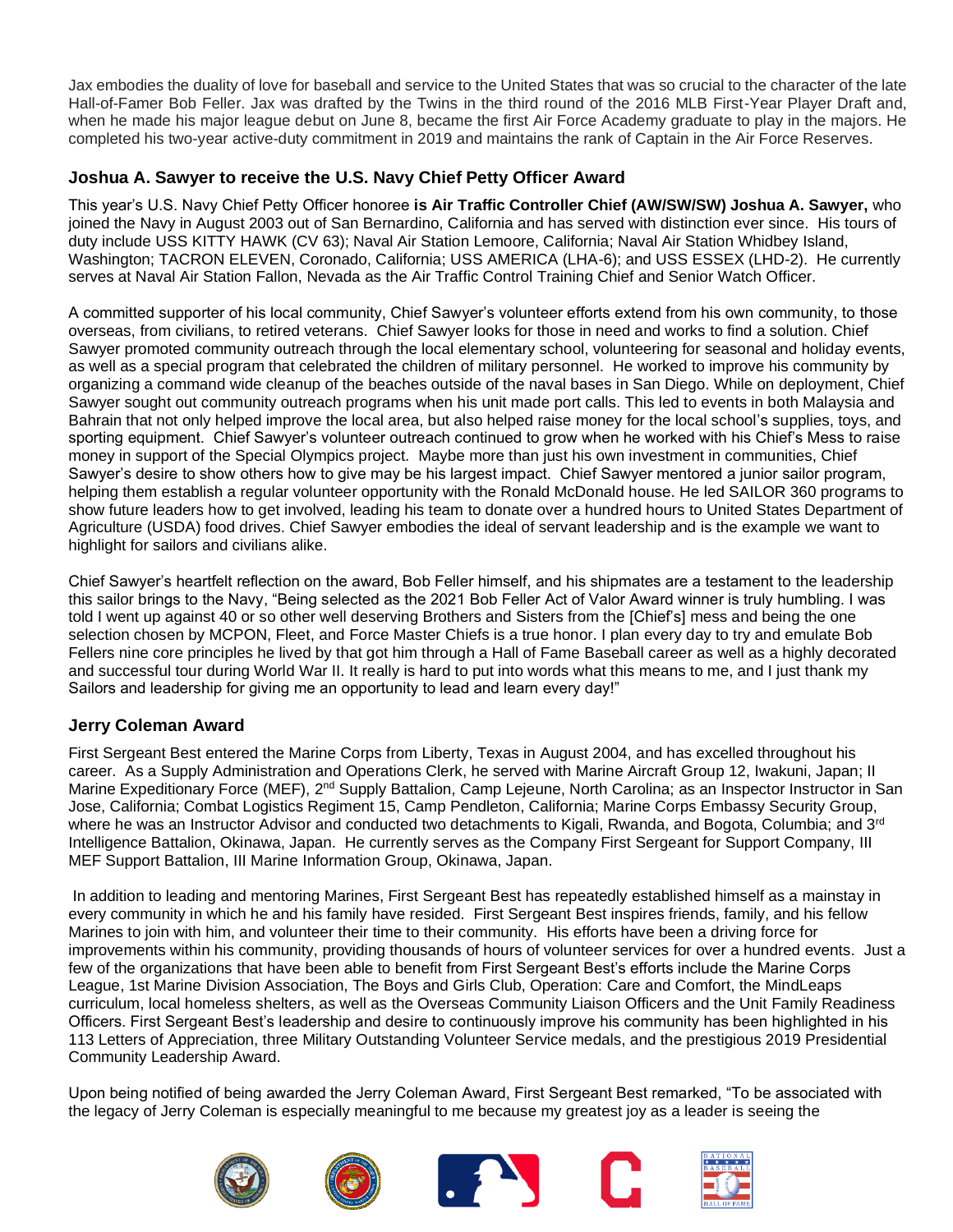development of others, an attribute that LtCol Coleman was known for. This award is not about me but rather the leadership I have sparked in others. Though I was not very good at baseball, I have tried to emulate LtCol Coleman by devoting my life towards serving others. I am grateful to accept this award."

# **Peer-to-Peer Mentoring Awards**

Two unique awards honor groups of junior Sailors that have excelled in encouraging other Sailors to embody the Navy's core values of Honor, Courage, and Commitment, and have worked together to promote peer-to-peer mentorship and reduce destructive personal decision-making and behaviors.

This year's recipients in the Afloat and Ashore categories are the **USS GERMANTOWN (LSD 42) Junior Enlisted Association (JEA)** and the **Training Support Center Great Lakes Chapter of the Coalition of Sailors Against Destructive Decisions (CSADD),** respectively.

## **Peer to Peer Award (Afloat Category)**

Upon learning that the USS GERMANTOWN (LSD 42) Junior Enlisted Association would be awarded the Peer-to-Peer Mentoring (Afloat) Award, Information Systems Technician 2<sup>nd</sup> Class Thomas Stevens said: "This award shows that all of our efforts as Germantown's Junior Enlisted Association have been for the betterment of the crew. It's nice to be recognized but to me it's more important to take care of the crew we serve with that works so incredibly hard daily to keep our ship running at the intense 7th Fleet operations tempo."

Seaman Alexa Agurto added: "To me, this award means molding leaders for the future. One day, we will be First Classes, Chief, or in some form of leadership position. In the Junior Enlisted Association we learn the first steps of becoming leaders, working together and creating a better environment for the junior Sailors."

### **2021 Award Recipients:**

- Religious Program Specialist 2nd Class Oluwadamilola Adeyemi
- Cryptological Technician Technical 2nd Class Jaquan Roberts
- Hospital Corpsman 2nd Class Aaron Docuyanan
- Information Systems Technician 3rd Class Ryan Snyder,
- Information Systems Technician 3rd Class Xavier Horris,
- Information Systems Technician 2nd Class Thomas Stevens
- Seaman Alexa Agurto

# **Peer to Peer Mentoring Awards (Ashore Category)**

After learning that the Training Support Center Great Lakes Chapter of the CSADD would receive the Bob Feller Act of Valor Award, the CSADD President, Electronics Technician Seaman Ethan Carney said, "Winning the Bob Feller Award is exciting for us. The CSADD has become more important for morale during COVID-19 than we would have ever believed. This award shows that we are still spreading our message and informing our shipmates to make good decisions, being influential in their careers and our own."

#### **2021 CSADD Leadership Team Award Recipients:**

- Fire Controlman Seaman Tinoco
- Fire Controlman 3rd Class Carpio
- Fire Controlman 3<sup>rd</sup> Class Blanchard
- Fire Controlman Seaman DeLaPuente
- Fire Controlman Seaman Munoz
- Fire Controlman Seaman Adams
- Fire Controlman Seaman Baeza
- Fire Controlman Seaman Sullivan
- Fire Controlman 3rd Class Wooley